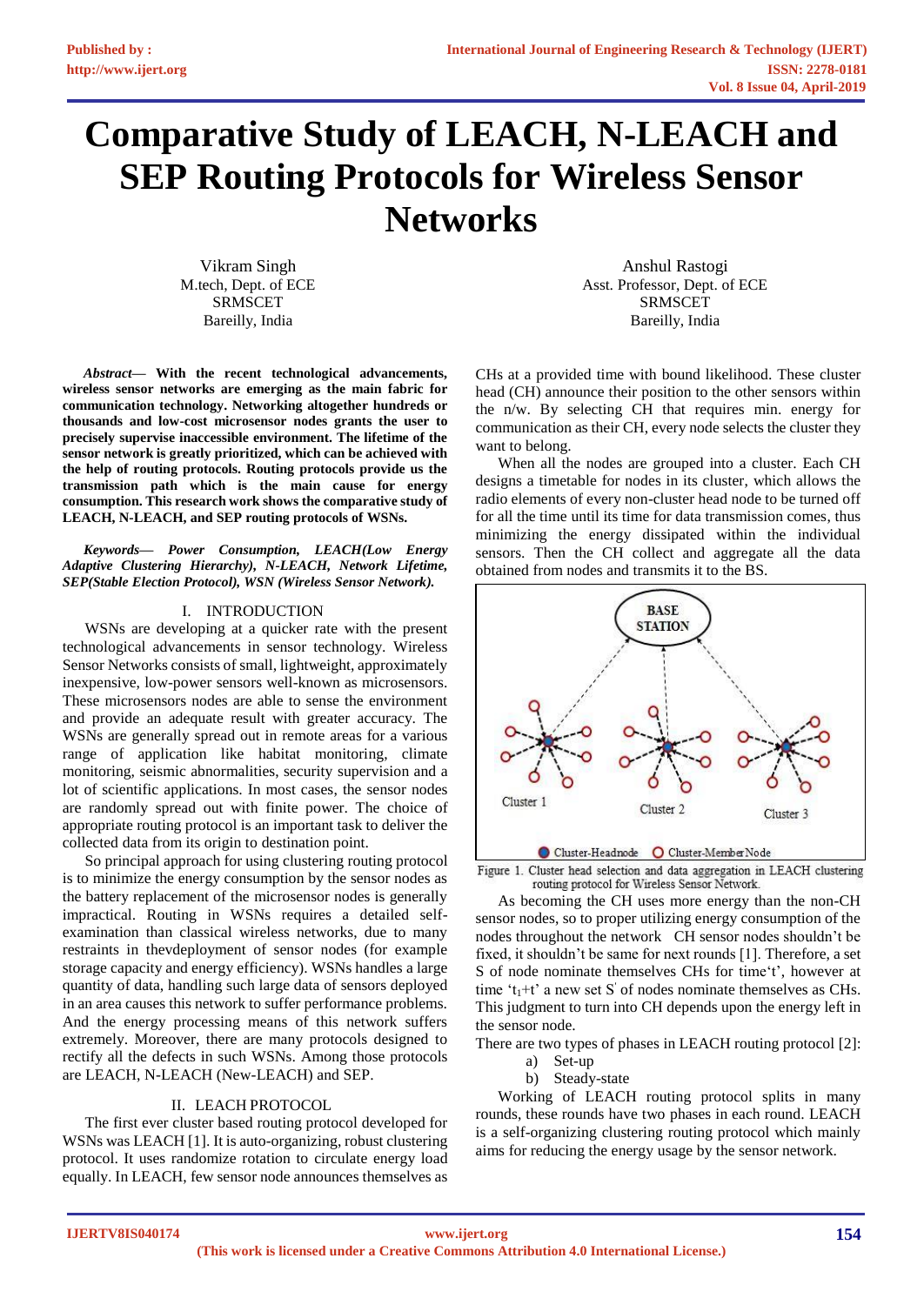# *A. Set-up phase*

It begins when the clusters are organized. The main aim of this phase is to build a cluster and choose the CH by selecting the node with the max. energy. Following are the three steps involved in this phase:

- 1. Cluster head advertisement
- 2. Cluster set up
- 3. Schedule Creation

Where to be CH or not for the first round is decided by the nodes initially before the clusters are being created. Every node nominates itself a CH for the current round on the basis of the formula:

$$
T(n) = \begin{cases} \frac{P}{1 - P * (rmod \frac{1}{p})} & if n \in G \\ 0 & otherwise \end{cases}
$$
 (1)

Where,

 $T(n) \rightarrow$  threshold

- $P \rightarrow$  desired percentage of CH
- $G \rightarrow$  set of node that have not been cluster head for last  $(1/p)$  rounds

When the number ' $n'$  is less than  $T(n)$ , then for this round the node become CH. Once a node is chosen to become the CH, it couldn't become CH for the next round until all node becomes the CH for at least one time. This is generally useful for energy balancing. Then the node in the clusters sends an advertisement message (announcing it is the CH for the current round), all the non-CH nodes receive this advertisement and sends the joining request to CH telling them that they are the members of that CH in that cluster. Depending upon received signal strength of advertisement message this decision of being cluster member is taken. A lot of energy is saved by the non-CHs by turning off their transmitter all the time except for the designated time slot for data transmission.

Then the every chosen CH prepare a schedule for nodes member and after deciding the number of nodes in the cluster TDMA lineup is generated. Then every node follows this lineup and transmits only in the allotted time.

# *B. Steady-state phase*

It begins when data transfer to the BS happens. After the creation of the cluster, TDMA schedule is established, data transmission starts [2]. Considering node always have data to send, each node sends the data in their allocated time interval which utilizes a minimal amount of energy of the nodes. The radio of non-CH could be turned off until the allocating time interval, while the radio of cluster should always be turned on to receive all data their member nodes. Then cluster head combines all the collected data, performs the signal processing function to compress the data and then forwards it to the base station.

- *C. PROS AND CONS* [5]
- 1. CH combines the complete data.
- 2. Power consumption is minimized due to single hop routing from sensor nodes to the CH.
- 3. System lifetime of the wireless sensor network increases.
- 4. Irregular enrgy distribution due to the randomly defined clusters.
- 5. Network used is homogenous.
- 6. No. of cluster are not optimized.

# III. SEP PROTOCOL

In the classical approach of clustering, the routing protocols are randomly distributed and are static, base station coordinates and sensor field dimensions are known. When the first node dies the nature of such network become unstable, specifically in the presence of heterogeneity sensor nodes. In classical method it's expected that all sensor nodes begins with an equal amount of energy, hence they can't utilize the full gain of heterogeneity sensor nodes

Georgios Smaragdakis, Ibrahim Matta and Azer Bestavros in the paper [3] suggested stable Election protocol (i.e. SEP) for heterogeneous conscious clustering to increase the time interval before the first node dies. SEP is built on the estimated probabilities of every sensor node to be cluster head depending upon the energy left out in every sensor node. In SEP protocol it is proposed that *m*-sensor nodes of the total '*n'* number of nodes have *α*- times more energy than the other sensor nodes. These 'm' sensor nodes (nodes having more energy) are referred as advanced nodes while other '1-m' nodes referred to as normal nodes.

LEACH confirms that the stable region would be larger than the unstable region in the homogeneous network. And when the first sensor node dies, remaining other sensor nodes are anticipated to die within next few rounds, due to well uniform energy distribution. LEACH produces enormous unstable region in presence node heterogeneity[3]. due to unstable CH selection process, which in heterogeneity in WSNs contains all the normal nodes with equal energy despite of having advanced sensor nodes, due to which nearly all the time no CH is elected and the advanced sensor nodes are ineffective (doesn't do anything).

Therefore a new heterogeneous aware routing protocol (SEP) has introduced, whose objective is to extend the stable region and accordingly reduce the unstable region and also enhancing the quality of response of WSNs being heterogeneity sensor nodes [3].

# IV. N-LEACH PROTOCOL

N-LEACH is proposed by Rajiv Kr Tripathi, Yatindra Nath Singh and Nishchal K. Verma in there paper [4], which is also referred as New-LEACH clustering protocol. N-LEACH is proposed to provide energy balancing for WSNs.

In classical LEACH protocol, sensor nodes are randomly distributed and the CHs are automatically selected (as few nodes choose themselves as the CH in first round). And there is an unknown number of CH selected (since they are randomly selected), so sometimes the WSNs have less number of cluster heads while sometimes have more number of cluster head. This increases (sometimes decreases) the burden on the particular CH, if the number of CHs selected are less (or more) than the optimal number of CH. Since the number of CHs are fixed and sensor nodes choose the CHs with closest distance for the data transmission so amount of supported node may varies from cluster head to cluster head. Which in turn introduces uneven load circulation among the sensor nodes in the WSNs.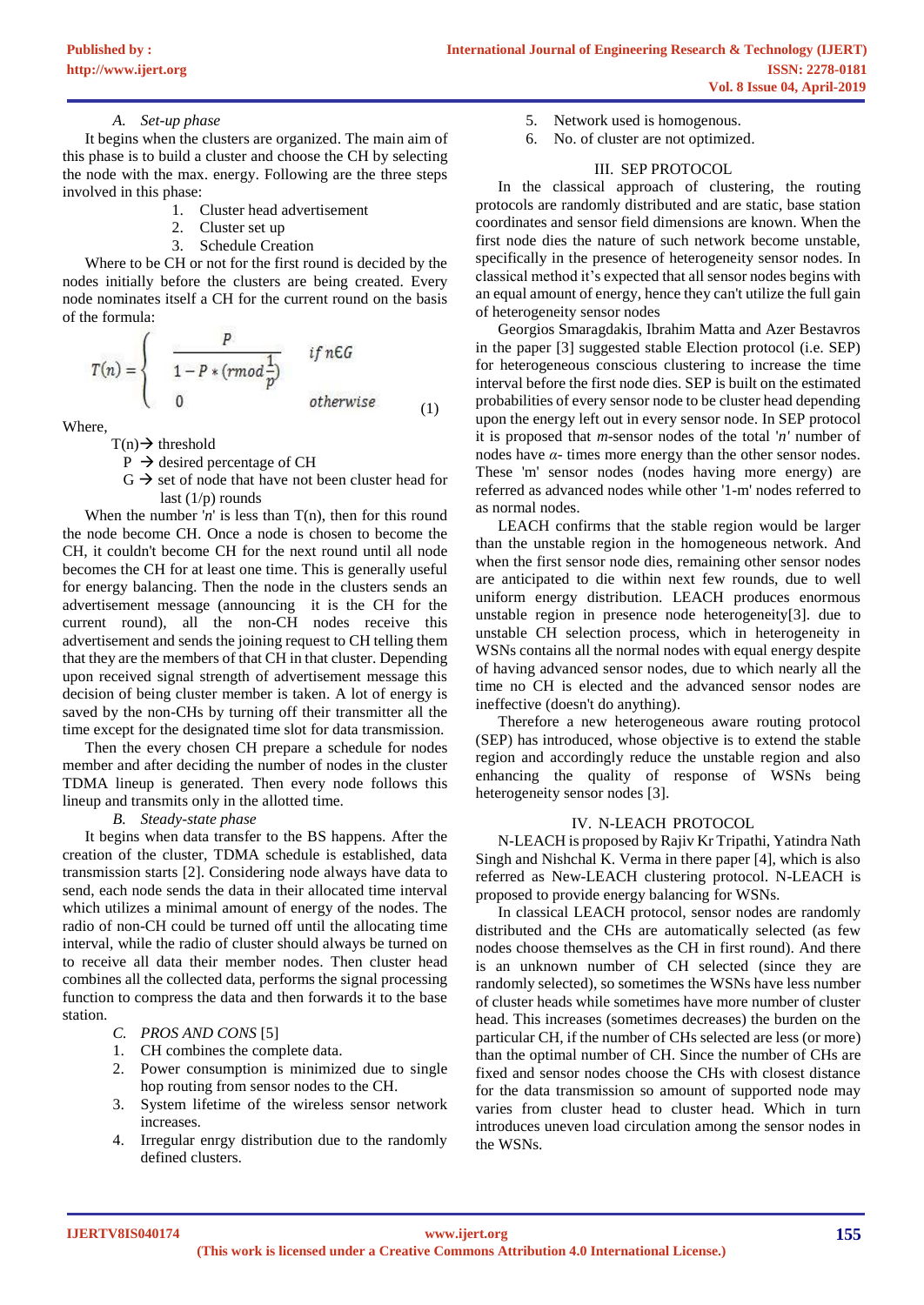N-LEACH algorithm balances this energy consumption and significantly increases the system lifetime upon comparing with LEAC algorithm.

First protocol used for energy balancing was LEACH, even though it has some drawbacks which are[4]:

- In cluster head selection process the residual energy not considered.
- The likelihood of being cluster head of any sensor nodes is according to expectation that all sensor nodes have same energy, which isn't there for heterogeneity nodes.
- Because of random selection in LEACH the cluster head number is not fixed. And each cluster head uneven number of sensor nodes members which causes uneven energy dissipation.

The N-LEACH protocol yields even more balanced energy utilization by the sensor nodes in wireless sensor networks. It uses a rule where only the number of supported nodes for clustering is considered. In this cluster head selection algorithm is as follows:

In the beginning when the data transmission starts for the first round G is fixed to be -1 for all the nodes. Then epoch operation is carryout after each (n/k) rounds, if the sensor node is having energy  $E > 0$  and  $G < 0$  & satisfies  $T_n$  (required threshold) then the nodes are eligible to be cluster head otherwise not. Then the sensor nodes will be cluster heads picking threshold  $T_n$  in between 0and 1. When the sensor nodes turn into cluster heads, they support N no. of nodes. And if this N is greater than the average of N (which is equals to  $n/k$ ) then high energy loses occurs and if N is smaller than the average of N then a bit of energy is saved with this node compared to other sensor nodes. With this for the next rounds if the cluster head sensor nodes supports more number of nodes in a cluster, it will not be able to become cluster head for few rounds unless if it supports less than the average of N nodes. And hence N-LEACH protocol was developed where sensor nodes can only be able to spend average of N energy in each (n/k) rounds.

# V. OUTCOMES OF THE WORK

To appraise and analyse the efficiency of LEACH, SEP and N-LEACH routing protocol for clustering in the WSNs, we have simulated these protocols using MATLAB with following parameters taken into consideration. A WSN field is considered of dimension 100m x100m. Total number of sensor in the network field are n=100. The base station is fixed and at the centre of the WSN field. These 100 nodes are randomly distributed, and each one of them have same initial energy (0.5J) in case of LEACH and N-LEACH, while in SEP protocol advance node and normal nodes with different energy are considered. We have taken 20000bits/packet data and simulated it for 500 rounds.

The wireless sensor network for LEACH, N-LEACH and SEP is as shown below:



Figure 2: Wireless sensor network for LEACH and N-LEACH, (a) when all nodes were alive, (b) When all nodes are dead.





Figure 4 shows that NLEACH have more stabilized cluster head selection then LEACH and SEP for the most of the time so clustering could be sustained for longer period.



Figure 4: Number of CHs per rounds for LEACH, SEP and NLEACH